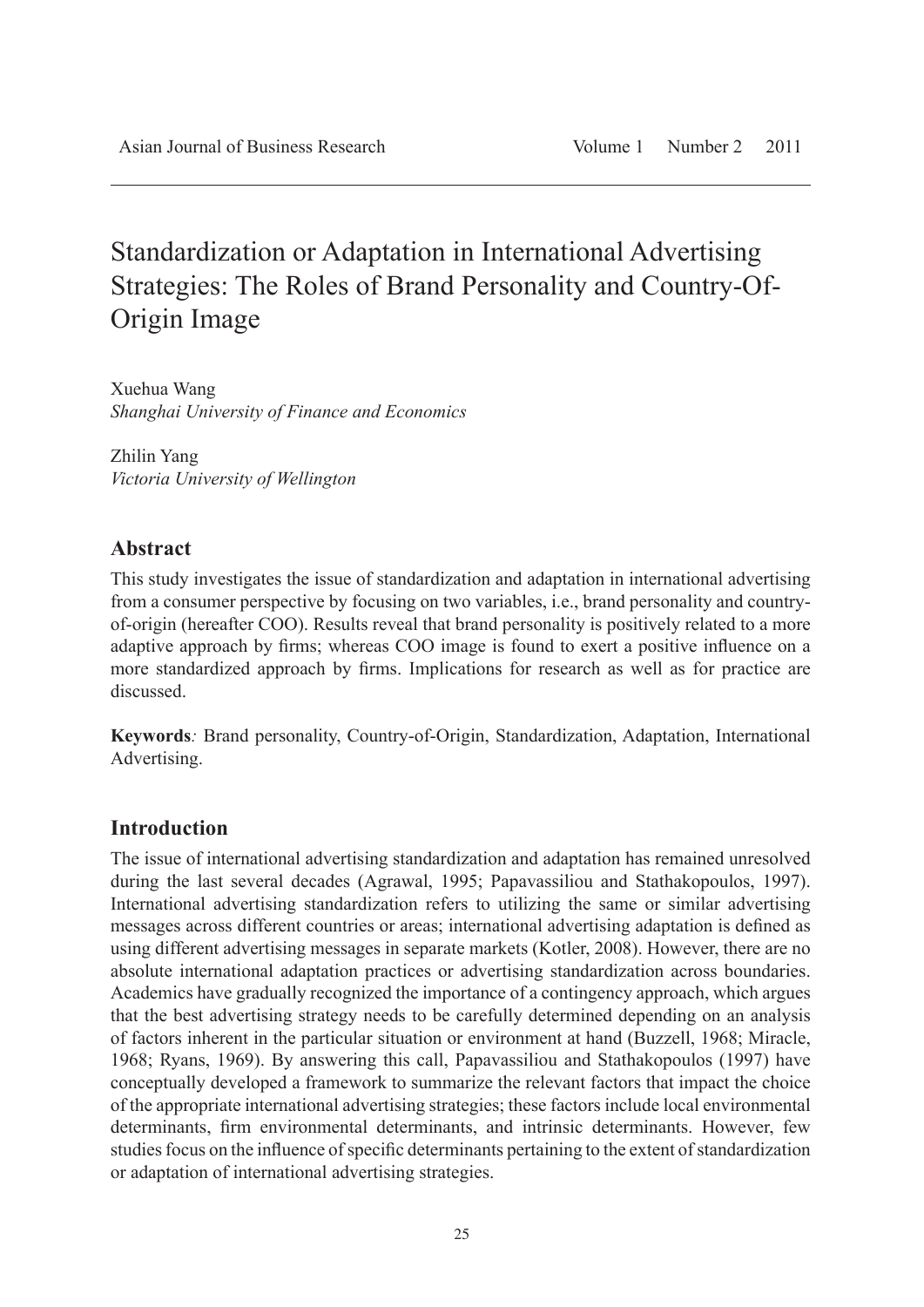To address this gap, this study aims to investigate the issue of international advertising standardization and adaptation from a specific consumer profile perspective, specifically focusing on two factors, i.e., brand personality and COO effect, which are found to be significant in influencing consumer decision making (Wang and Yang, 2008).

Consumers purchase branded products not only for their functional benefits, but more importantly for the symbolic meanings embedded in products (Veryzer, 1995). Symbolic brand benefits refer to the signaling effects shown to others when consuming the brand (Keller, 1993). In addressing the symbolic meanings contained in products/brands, several important research areas emerge; among them are brand personality and COO image.

Brand personality denotes the phenomenon that a brand is frequently related to various human personality characteristics, such as fashion-consciousness, prestige, and being down-to-earth (Aaker, 1997). Brand personality has been found to be positively associated with consumer preferences, such as usage, loyalty, trust, feelings of comfort, and confidence in consumers' minds (Biel, 1993; Fournier, 1998; Sirgy, 1982). Therefore, brand personality is an important factor to consider when firms enter markets in different countries. However, it remains a question as to whether, or to what extent, a firm should standardize or adapt its international advertising strategy when its brand personality is strongly/weakly perceived by local consumers (Barich and Philip, 1991; Wang, Yang, and Liu, 2009). Empirical evidence is also lacking as to how brand personality affects a firm's international advertising standardization and adaptation strategies. In addition, it is found that the advertisements of each country ideally display a certain degree of sensitivity to the brand personality characteristics of the specific local market (Mueller, 1987). It may be expected that the stronger the local brand personality characteristics, the more adaptive to local culture the international advertising strategy tends to be. Therefore, the first objective of this study is to investigate the impact of brand personality on international advertising strategies.

Country-of-origin refers to the country with which a manufacturer's product is associated (Saeed, 1994). COO image describes the stereotypic perception that consumers hold toward the country's representative products or brands (Nagashima, 1970; Roth and Romeo, 1992). Prior relevant literature finds that consumers vary in their evaluation of products/brands from different countries; hence, these variations influence their attitudes and purchase intention toward the products/brands (Roth and Romeo, 1992; Schooler, 1965; Yasin et al., 2007). This COO concept can help international advertising managers to understand, in considerable detail, the target market so as to develop more effective advertising messages (Papavassiliou and Stathakopoulos, 1997). In addition, it is difficult for consumers to change this stereotypic COO image perception regarding a specific product/brand from a particular country; thus, firms ought to make full use of these COO image stereotypes, instead of trying to change them dramatically (Roth and Romeo, 1992; Wang and Yang, 2008). Therefore, it may be suggested that COO image could exert a positive influence on international advertising standardization. However, it lacks empirical evidence as to how COO image influences the extent of international advertising standardization and adaptation; thus, the second objective of this study is to examine the relationship between COO image and the extent of international advertising standardization and adaptation.

Given the foregoing, the objectives of this study are to examine the influences of brand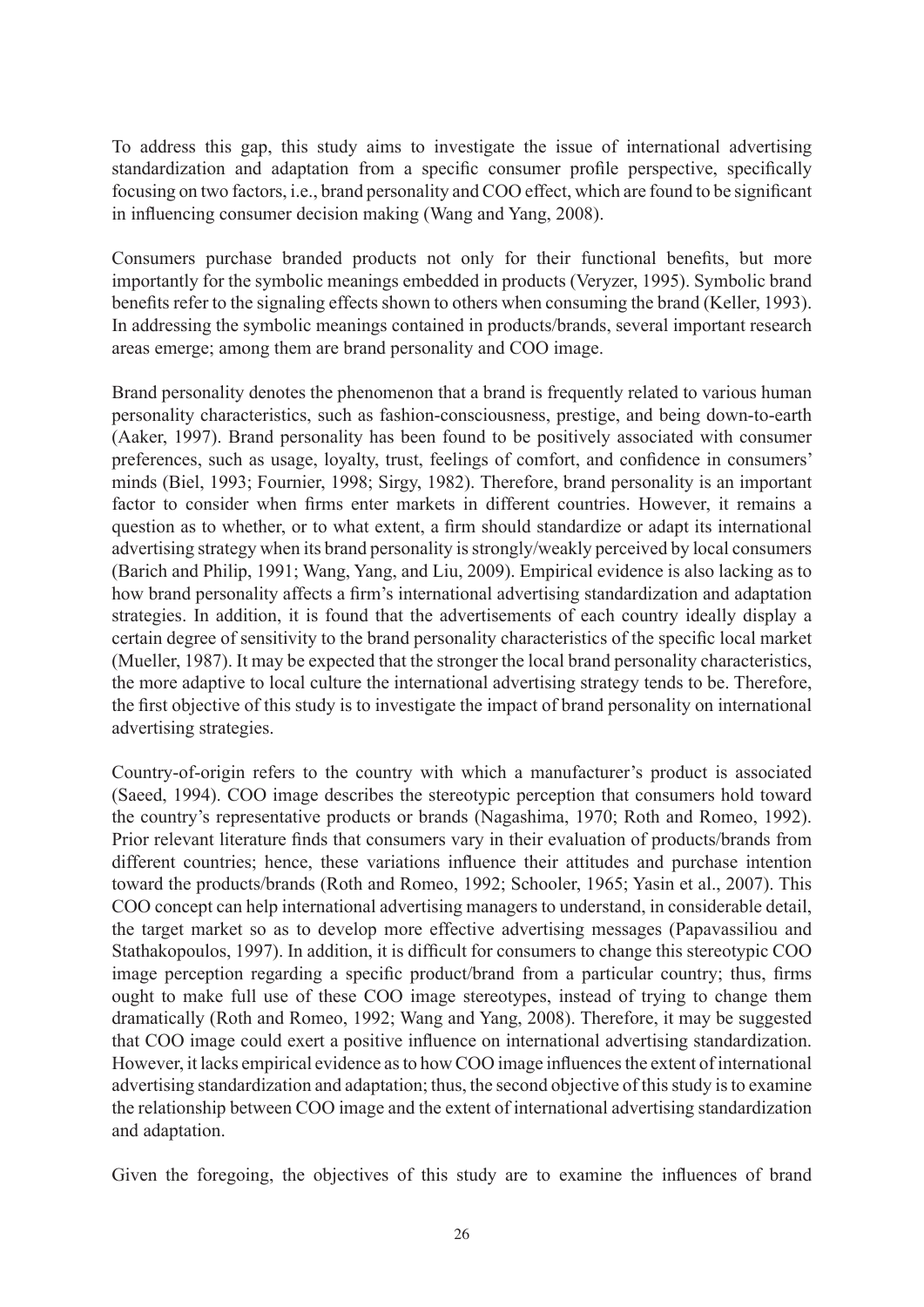personality and COO image on the extent of standardization and adaptation in international advertising strategies, respectively. Subsequently, we will review and elaborate on relevant conceptual background, and then, further develop research hypotheses.

# **Conceptual Background and Hypotheses Development**

## **Standardization and Adaptation of International Advertising**

When going international, firms must consider different degrees of two types of advertising strategies, i.e., standardization and adaptation. This topic has attracted enormous attention during the last several decades (e.g., Buzell, 1968; Ghoshal, 1987; Levitt, 1983; Papavassiliou and Stathakopoulos, 1997; Solberg, 2001). Standardization of international advertising strategy is defined as utilizing the same, or common, advertising messages on an international basis, since the worldwide marketplace has become increasingly homogeneous, to the extent that international firms can market standardized products/services all over the world through identical advertising strategies, principally due to such influences as TV, movies, and the Internet (Jain, 1989). The rationale behind this position is that consumers in different countries or areas share the same, or very similar, wants and needs; therefore, they can be persuaded by universal advertising appeals (Buzell, 1968; Fatt, 1967; Killough, 1978; Levitt, 1983). Such an international advertising strategy can result in substantial media and production cost savings, because the multinational company needs only to develop a common advertising campaign across world markets.

By contrast, adaptation of an international advertising strategy suggests that each market must be considered, for the most part, as a distinctly separate unit and adaptations must be made accordingly (Pratt, 1956, p.172) due to differences in culture, economic status, legal conditions, and foreign market media. In the 1960s, academicians gradually shifted towards the contingency approach when using international advertising, indicating that whether to standardize or not is not a dichotomous decision, and that there are various degrees of international advertising standardization and adaptation, depending on analysis of the factors relating to the particular situation or environment at hand (Buzzell, 1968; Miracle, 1968; Ryans, 1969).

Papavassiliou and Stathakopoulos (1997) develop a conceptual framework to capture the related factors that impact the degrees of adaptation or standardization in international advertising. One of the most important determinants is consumer profile, which encompasses the demographic, psychographic, and behavioral characteristics of consumers in the host country (Papavassiliou and Stathakopoulos, 1997). However, relatively few articles deal with the influence of consumer-related characteristics on the degree of standardization or adaptation in international advertising strategy; thus, this study intends to contribute new insights in this area by addressing two related influential factors in consumer decision making, i.e., brand personality and COO image.

## **Brand Personality**

Aaker (1997) defines brand personality as the human traits associated with a specific brand; Sweeney and Brandon (2006) further consider this concept from the perspective of interpersonal relationship with the brand and regard brand personality as those human characteristics corresponding to the interpersonal relationship that are relevant to depicting the brand as a relationship partner. Consumers imbue different brands with different brand personalities. For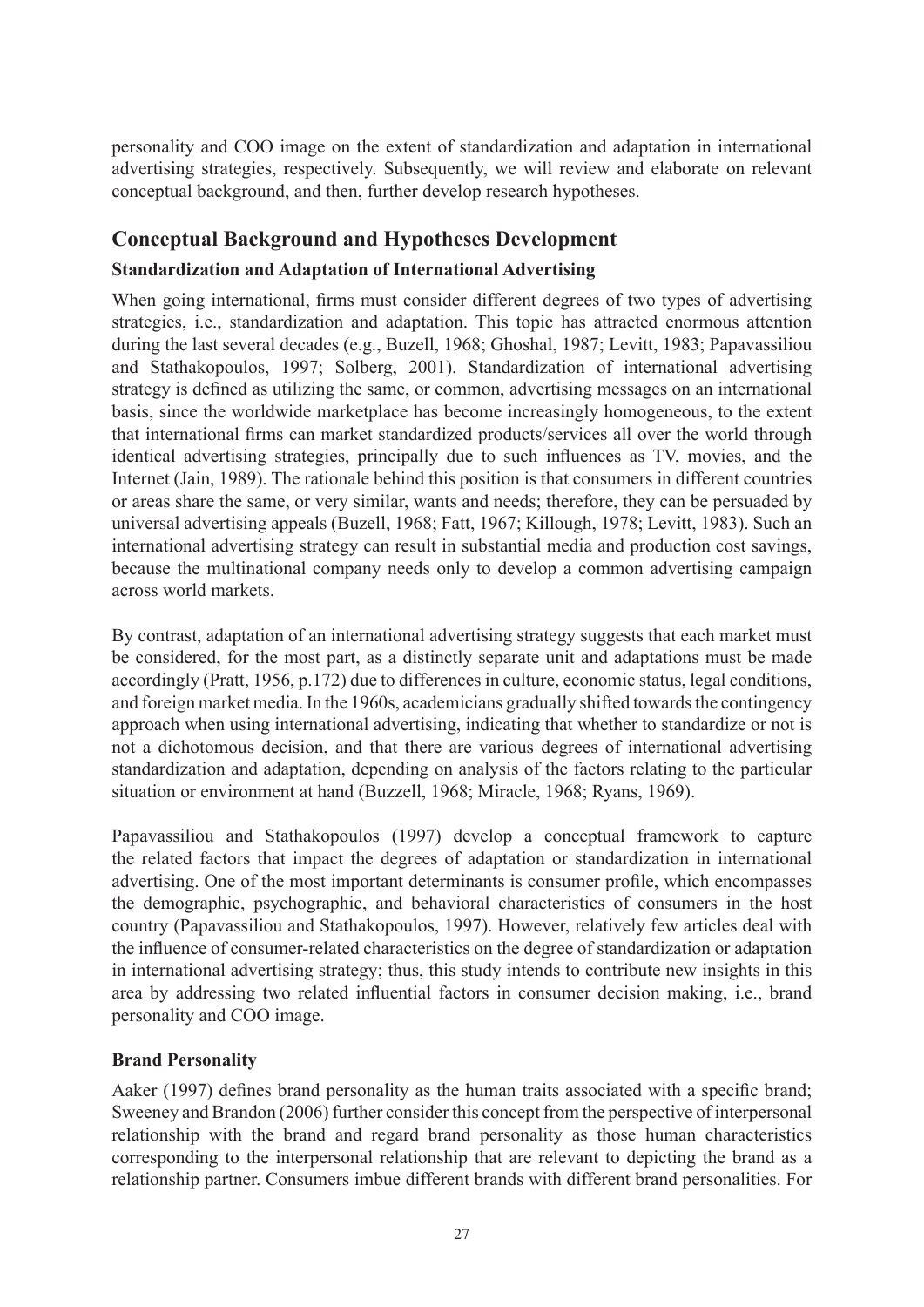instance, consumers may portray the brand of Levi's as a brave, modern, and swaggering young man; while the brand of Coca-Cola may be personalized as a more traditional, family-oriented, and conservative man. Brand personality relates to the symbolic values possessed by a brand (Keller, 2003). Through association of brands with human personality characteristics and by consuming the brands, consumers can enhance their self-concept (Belk et al., 1982).

Consumers in different cultures tend to prefer different brand personality characteristics. For instance, in Eastern countries, the traditional brand traits such as family, down-to-earth, and friends are more generally preferred; whereas in Western countries, consumers may attach more value to such brand personality characteristics such as individualism, creativity, and risk-taking. At the same time, as globalization intensifies, more and more people in different cultures share certain similar or common brand traits, such as prestige and social status. Thus, an important task for international advertising managers is to decide the degree of standardization and adaptation of international advertising when extending their campaigns to different cultures. In practice, the advertisements of each country ideally display a certain degree of sensitivity to the cultural uniqueness and to the brand personality characteristics of the specific local market (Mueller, 1987). Thus, the stronger the local brand personality characteristics, the more adaptive to local culture the international advertising strategy tends to be. Hence, we hypothesize that:

H1: Local brand personality strength tends to be positively related to the degree of adaptation of international advertising strategies.

#### **COO Image**

COO image is important in affecting consumers' perceptions toward products/brands from a given country (Johansson, Douglas, and Nonaka, 1982; Saeed, 1994; Ahmed, Johnson, and Boon, 2004), and can further influence purchase intention (Roth and Romeo, 1992; Papadopoulos and Heslop, 1993). Hong and Wyer (1989) find that COO image is positively related to consumers' product quality evaluations. Thus, if a country possesses a positive image on particular product category dimensions important for product classification and evaluation, then consumers would hold favorable attitudes toward products of this category from that country (Roth and Romeo, 1992). For instance, when talking about fashionable clothing, people would think favorably of brands originating in Italy.

The COO image concept can help international advertising managers to understand more thoroughly their target market and thus develop a more suitable advertising program for the local market. For instance, Germany is famous for making cars and also enjoys a good reputation throughout the world. Thus, a joint venture company in China, collaborating with its German partner, can make good use of the particular and positive COO image of Germany, and thus develop advertising messages specifically emphasizing such a COO image. An important characteristic of COO image is that it represents a stereotypic perception toward a specific kind of product or brand manufactured in, or originating from, a particular country (Lin and Chen, 2006). It is not easy for consumers to change this stereotypic COO image perception in the short term; thus, companies should utilize these image stereotypes, instead of trying to change them dramatically (Roth and Romeo, 1992). Hence, the stronger the COO image is, the more standardized the international advertising strategy tends to be when using COO-related ad messages. Therefore, we hypothesize that: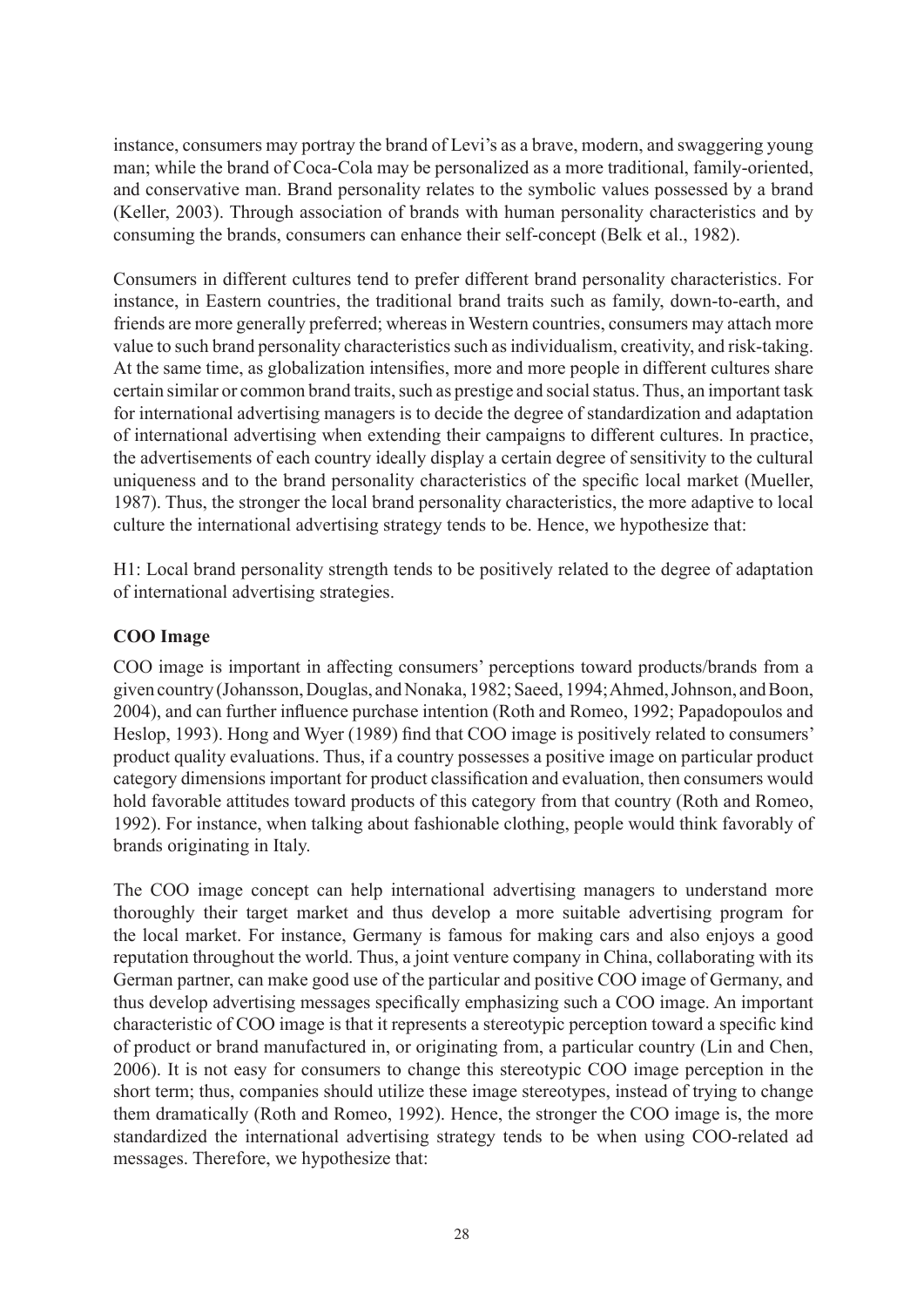H2: COO image tends to be positively related to the extent of standardization of international advertising strategy.

## **Research Methodology**

#### **Questionnaire and Measures**

The questionnaire included two sections. The first section measured three factors (Brand personality, COO image, the perceived extent of standardization in international advertising); the second part recorded respondent demographic information. The questionnaire was originally in English; then it was translated and back-translated into Chinese until acceptable translation accuracy was achieved.

Brand personality was measured by adapting Aaker (1997)'s five-dimensional scale, including sincerity (inclusive of down-to-earth, honest, wholesome, and cheerful), excitement (daring, spirited, imaginative, and up-to-date), competence (reliable, intelligent, and successful), sophistication (upper class and charming) and ruggedness (outdoorsy and tough) on a 7-point scale with a Cronbach's alpha reliability coefficient of .92. Based upon Table I, the correlation coefficients for the four components of brand personality (i.e., sincerity, excitement, competence, and sophistication) were in the range of 0.69 to 0.74, which were all significant at the  $p < 0.01$ level. In addition, each of the four components was highly correlated with the overall scale of brand personality (.80 or above).

|                             | Sincerity |        | Excitement   Competence | Sophistication | <b>Brand</b><br>personality |
|-----------------------------|-----------|--------|-------------------------|----------------|-----------------------------|
| Sincerity                   | 1.000     |        |                         |                |                             |
| Excitement                  | $.69*$    | 1.000  |                         |                |                             |
| Competence                  | $.72*$    | $.70*$ | 1.000                   |                |                             |
| Sophistication              | $.74*$    | $.71*$ | $.72*$                  | 1.000          |                             |
| <b>Brand</b><br>personality | .89*      | $.87*$ | $.85*$                  | $.80*$         | 1.000                       |

**Table I: Correlations among the Four Components of Brand Personality**

*Note:* \*Statistically significant at *p* < .01 level.

Roth and Romeo (1992)'s scale was adapted to measure COO image. It includes four dimensions: innovativeness (using new technology and engineering development level), design (appearance and style), prestige (status and reputation), and workmanship (reliability, durability, craftsmanship, and quality). Nine items with anchors ranging from 1 "absolutely disagree" to 7 "absolutely agree", with a Cronbach's alpha reliability coefficient of .91, were used for measurement. Results presented in Table II showed that correlations among the four components of COO image ranged from 0.51 to 0.63 and all were statistically significant at the p < .01 level. Each component was highly correlated with the overall measure of COO image (.77 or above).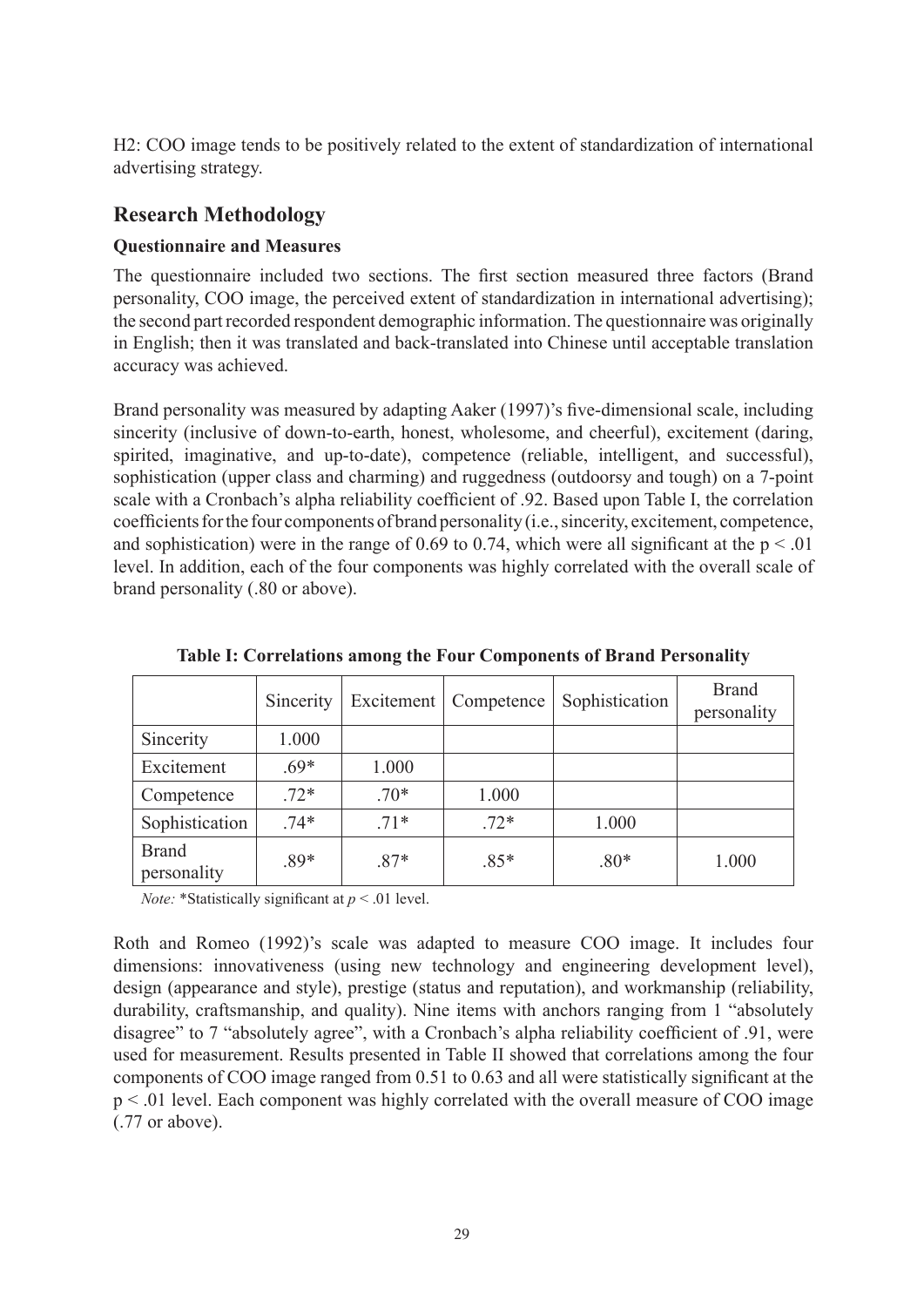|                | Innovativeness | Design | Prestige | Workmanship | COO image |
|----------------|----------------|--------|----------|-------------|-----------|
| Innovativeness | 1.000          |        |          |             |           |
| Design         | $.51*$         | 1.000  |          |             |           |
| Prestige       | $.52*$         | $.59*$ | 1.000    |             |           |
| Workmanship    | $.61*$         | $.63*$ | $.57*$   | 1.000       |           |
| COO image      | $.78*$         | $.81*$ | $.77*$   | $.89*$      | 1.000     |

**Table II: Correlations among the Four Components of COO Image**

*Note:* \*Statistically significant at *p* < .01 level.

We used a subjective measure for the perceived extent of standardization and adaptation of international advertising, such as the communication platform, creative idea, or concept (Solberg, 2002; van Raaij, 1997). The concept was captured by using five items including "To what extent do you consider that the advertising of the brand is standardized in terms of (1) its selling argument; (2) its main idea; (3) its text; (4) its endorsers; and (5) its product associations" with a Cronbach's coefficient alpha of 0.88. The final pool of measurement items was determined by soliciting suggestions from experts in this field.

Finally, all measures were subjected to a confirmatory factor analysis (CFA) to check validity issues. The CFA allows for a validity evaluation of the measures used. The fit indices  $(\chi^2/df =$ 1.92,  $p = .000$ , goodness-of-fit index  $[GFI] = .91$ , adjusted goodness-of-fit index  $[AGFI] = .90$ , confirmatory fit index  $[CFI] = .95$ , normed fit index  $[NFI] = .93$ , root mean squared error of approximation [RMSEA] = .04) suggest a good fit of the measurement model. All items loaded significantly (critical ratio [CR] > 1.96) on their corresponding constructs. Therefore, evidence of trait validity is provided for the dependent measures (Anderson and Gerbing, 1988).

#### **Sample and Data**

College students in Macau were recruited as our sample respondents. First they were required to watch two TV editions of four brands in four product categories (i.e., beer, cola, razors, and clothes); these brands were Budweiser for beer, Coca-Cola for cola, Gillette for razors, and Levi's for clothes, which were all familiar to youngsters in China. The two TV editions for each brand were from the U.S. and mainland China, respectively. There were two reasons that we use students in Macau to watch ads from U.S. and mainland China. First, Macau is adjacent to Mainland China and has been greatly influenced by Mainland China's consumption culture, since it is a tiny place with limited resources. Thus, the cultural difference between Macau and mainland China is relatively small. Second, most of the university students that we sampled were from the Chinese mainland (72.9%). Subsequently, each student in the sample was asked to complete the questionnaire based upon his/her understanding of these different ads. Three hundred and fifty six questionnaires were distributed. Two hundred and sixty one usable questionnaires were finally collected with a response rate of 73.3%. There were 145 female (55.6%) and 116 male respondents (44.4%). Ages of respondents were primarily between 20 and 23 years old (92.7).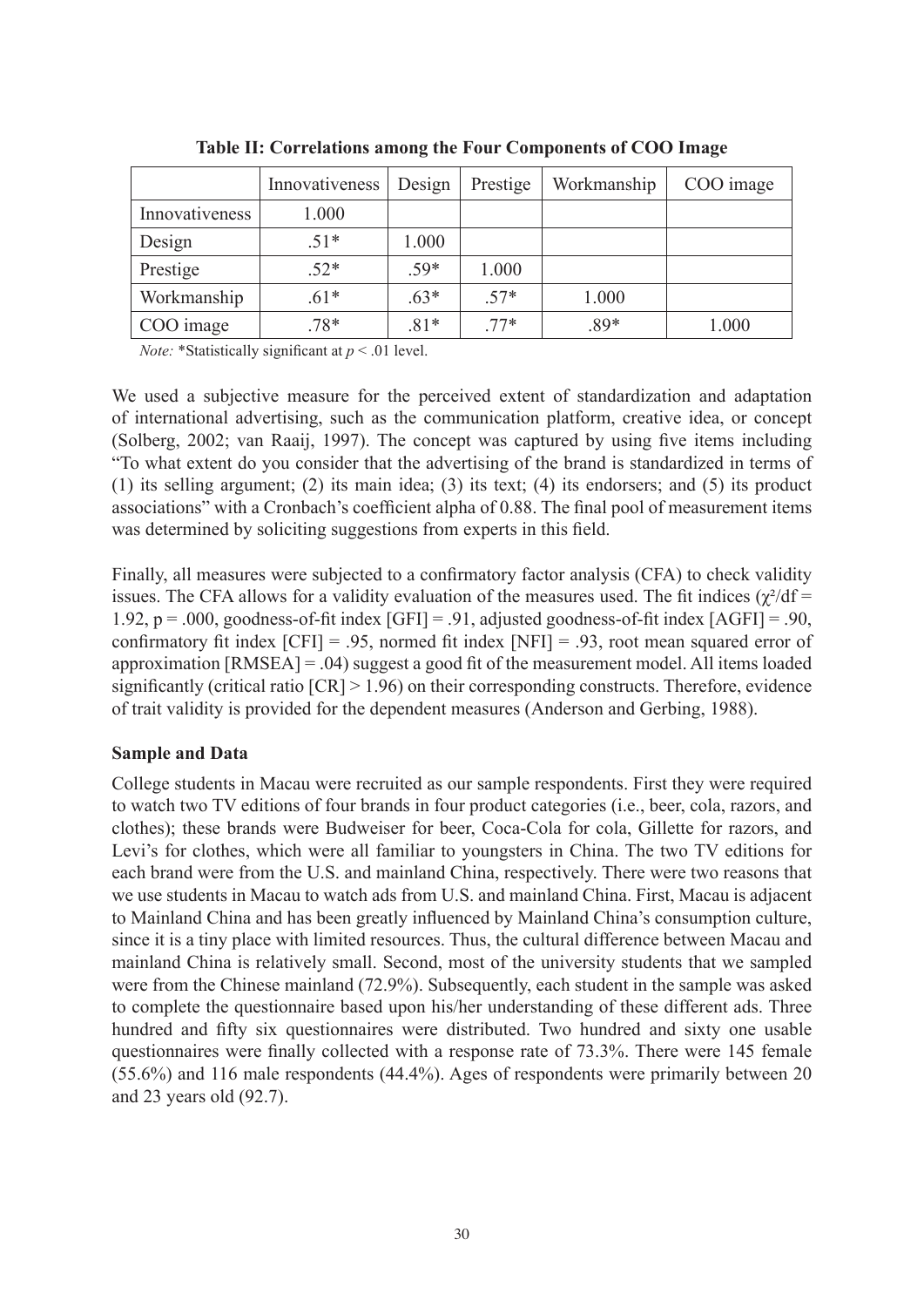# **Results**

Regression analysis was used to test the two hypotheses, after controlling for gender and age. Gender was dummied in the regression analysis. It was hypothesized by H1 that brand personality would be positively related to the extent of adaptation of international advertising strategy. According to Table III, regression results indicated that brand personality produced a significant and positive standardized coefficient (.21) on the extent of adaptation of international advertising strategy, thus supporting H1.

| <b>Explanatory Variables</b> | Beer                | Cola               | Razors              | Clothes             |
|------------------------------|---------------------|--------------------|---------------------|---------------------|
| Gender                       | $.11*$              | .03                | $.09*$              | $.08*$              |
| Age                          | .05                 | .04                | .02                 | .03                 |
| Brand personality            | $.12*$              | $.07*$             | $.25*$              | $.15*$              |
| COO image                    | $-10*$              | $-0.09*$           | $-29*$              | $-11*$              |
| Constant                     | 3.22                | 2.71               | 2.94                | 3.76                |
| $\overline{F}$               | 11.43<br>(p < .001) | 9.05<br>(p < .001) | 17.82<br>(p < .001) | 14.13<br>(p < .001) |
| $R^2$                        | .21                 | .14                | .30                 | .23                 |
| Overall model $p$ value      | .000                | .000               | .000                | .000                |

|  |  | Table III: Hierarchical Regression Analysis Results (DV: The Extent of Ad Adaptation) |  |  |  |  |  |  |  |
|--|--|---------------------------------------------------------------------------------------|--|--|--|--|--|--|--|
|--|--|---------------------------------------------------------------------------------------|--|--|--|--|--|--|--|

*Note:*  $* p < .01$ .

H2 predicted that COO image would exert a negative influence on the extent of adaptation of international advertising strategy. Based on models 2 and 3 in Table III, regression results revealed that COO image was negatively and significantly related to the extent of adaption in international advertising with a standardized coefficient of -0.27. Therefore, H2 was supported.

We also split the database based on the four product categories (see Table IV). We found that the cola product category produced less significant results than other three categories. Specifically, for the cola sample, the standardized regression coefficients for brand personality and COO image were 0.07 and -0.09, respectively. In contrast, the razor product category generated stronger significant results than other three product categories. Specifically, the standardized regression coefficients for brand personality and COO image were 0.25 and -0.29, respectively for the razor sample. This finding indicated that the effectiveness or impact of brand personality and COO image on the extent of adaptation of international advertising may depend on product categories.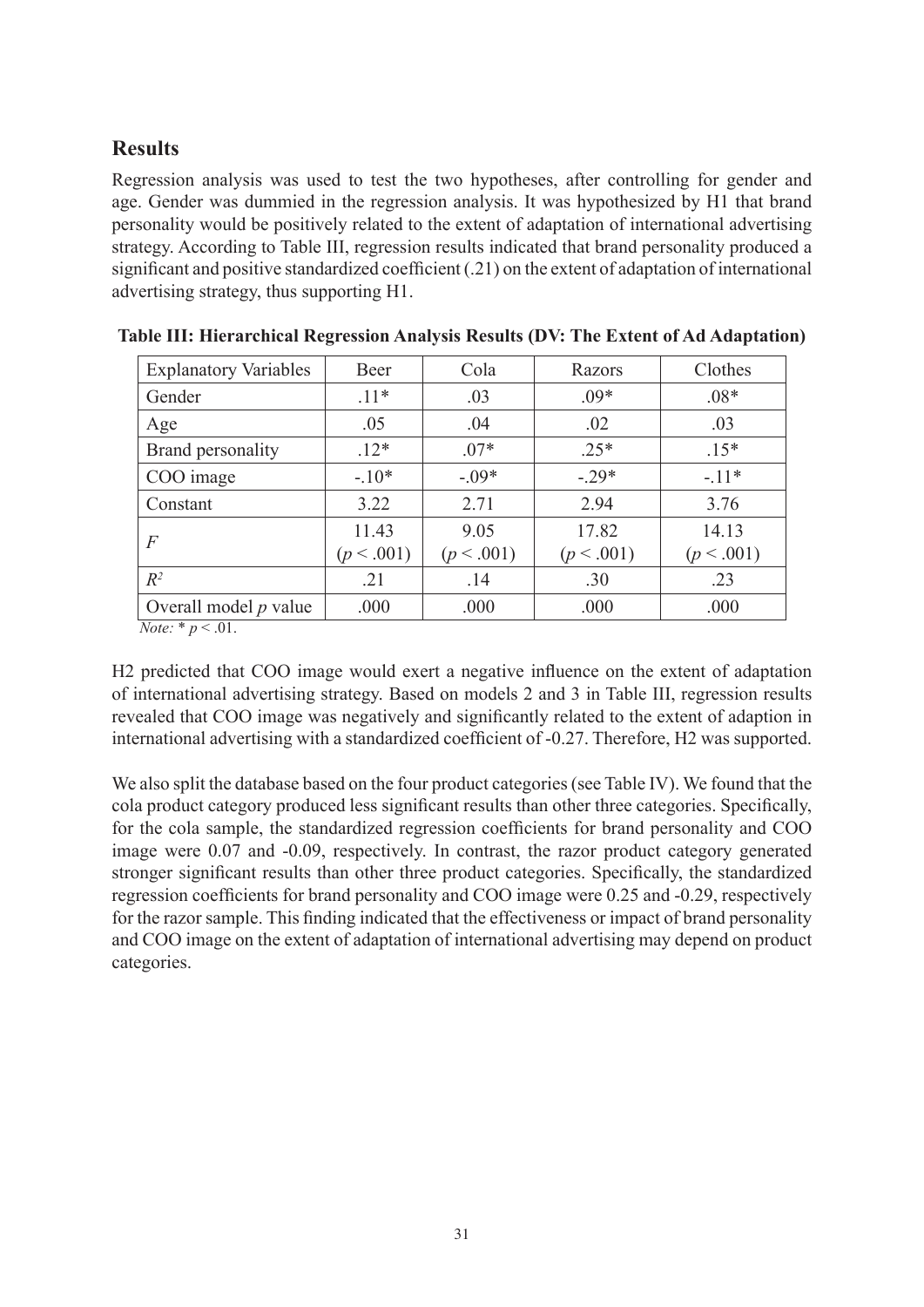| <b>Explanatory Variables</b> | <b>Model 1</b>     | <b>Model 2</b>                   | <b>Model 3</b>                    |  |
|------------------------------|--------------------|----------------------------------|-----------------------------------|--|
| Gender                       | N                  |                                  |                                   |  |
| Age                          | V                  |                                  | ٦                                 |  |
| Brand personality            |                    | $\sqrt{(0.21)^1}$ ;<br>$(.27)^2$ | $\sqrt{(0.20)^1}$ ; $(.25)^2$     |  |
| COO image                    |                    |                                  | $\sqrt{(-.27)^1}$ ;<br>$(-.29)^2$ |  |
| Constant                     | 2.19               | 2.98                             | 3.86                              |  |
| $\overline{F}$               | 7.81<br>(p < .001) | 12.79<br>(p < .001)              | 14.95<br>(p < .001)               |  |
| $R^2$                        | .12                | .25                              | .29                               |  |
| $R^2$ change                 | .12                | .13                              | .04                               |  |
| Adj- $R^2$                   | .10                | .23                              | .27                               |  |
| Overall model $p$ value      | .000               | .000                             | .000                              |  |

**Table IV: Standardized Regression Coefficients across Different Product Categories (DV: The Extent of Ad Adaptation)**

*Notes*:  $\frac{1}{1}$  is the standardized regression coefficient;  $\frac{2}{1}$  is the unstandardized regression coefficient.

## **Discussion**

This study investigates the relationship between brand personality, COO image and the extent of standardization vs. adaptation in international advertising strategy, which no prior studies have explored empirically. Results reveal that the stronger the brand personality, the more adaptive the international advertising is to local consumer needs and wants; COO image is found to be negatively related to the extent of adaptation of international advertising due to its stereotypic characteristic. Implications for research as well as for practice will be discussed.

The stronger the brand personality, the stronger the extent of adaptation of international advertising tends to be. Different consumer segments across the world attach different personality characteristics to the same object. For instance, the color of red is associated with active, hot or enthusiastic in Asian countries; in contrast, red is poorly received in African countries. Thus, in line with this prior relevant research, this study finds that advertising messages have to be adapted to local brand personality perceptions to achieve higher acceptance rate (Melewar and Vemmervik, 2004).

COO image is found to be negatively related to the extent of adaptation in international advertising. COO image represents the stereotypic perception that consumers hold toward the country's typical products/brands (Roth and Romeo, 1992; Bluemelhuber et al., 2007). One important role played by COO image is called the halo effect (Han, 1989). That is, when consumers are not familiar with a product/ brand, they rely primarily on the halo effect to infer product/brand attributes, thus affecting their product/brand attitudes. Moreover, it is not easy to change COO image of a particular country toward its representative products/brands in the short term; thus, because of this COO image characteristic, multinational companies need to use a high extent of standardization in their international advertising strategy to optimize COO advertising appeal.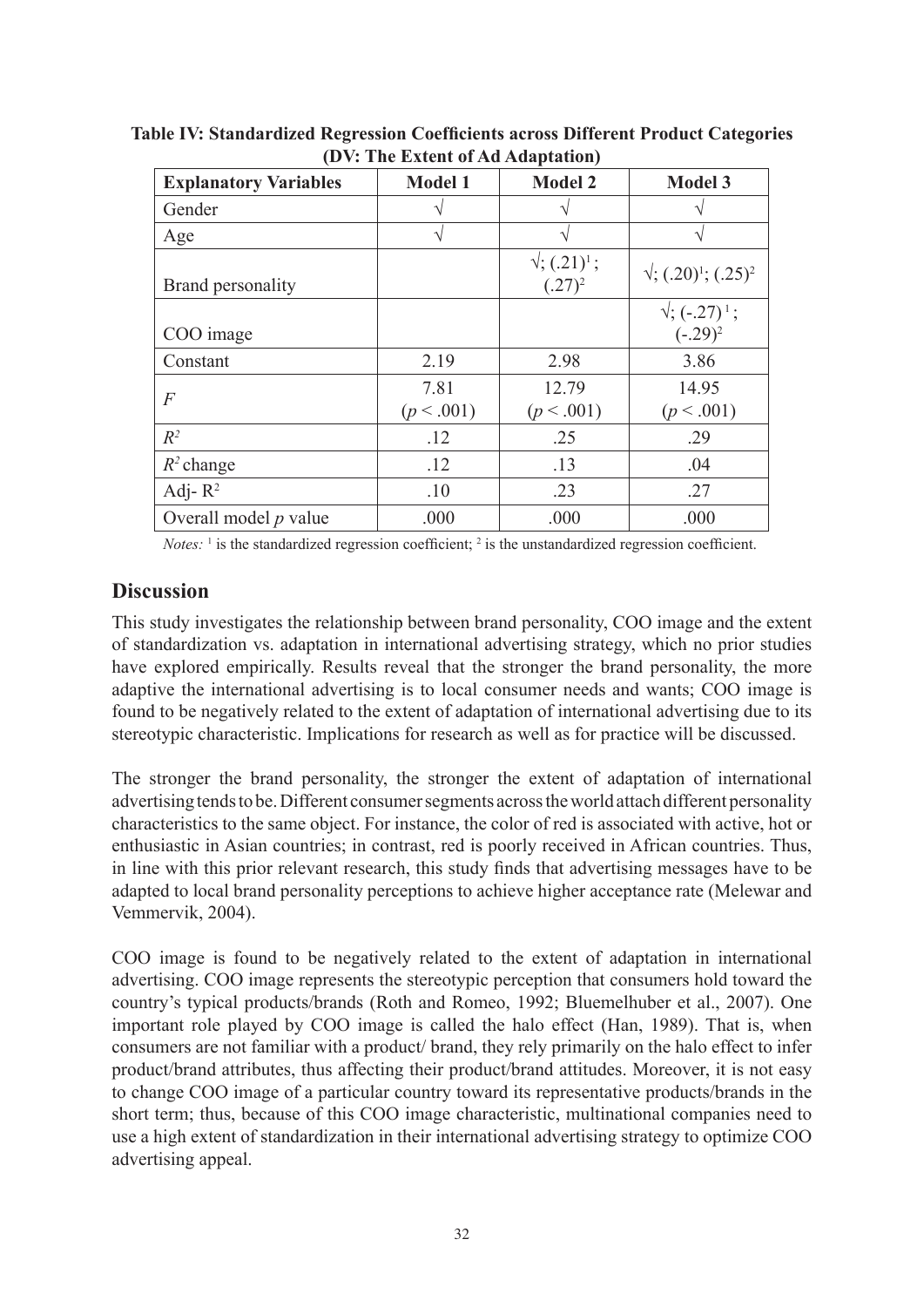Another finding is that the cola sample generated less significant results than the other three product categories for brand personality and COO image. This may be due to the fact that Coca Cola has enjoyed a unified brand image and comparatively similar brand personality characteristics across the world. Thus, the effect of brand personality and COO image for cola was not so evident as for the other three product categories. In addition, we also found that the razor sample generated more significant standardized regression coefficients than the other three product categories. The razor advertisement of the US version featured male-female intimacy and the endorsers were foreigners; whereas the China version was related to friends and work scenarios and the endorsers were Chinese. After students watched the two ads, they were required to imagine that the two endorsers in the US version were replaced by Chinese; some students responded that such an intimate advertising scenario would make them feel uneasy, which may be due to the cultural differences between Eastern and Western values. Our findings also tell us that the effect of consumer profile variables may be dependent on advertising campaigns and product categories.

#### **Managerial Implications**

The findings of this study can also be helpful for multinational companies in dealing with the issue of the extent of standardization and adaptation in international advertising. First, quality survey research on local consumer attitudes toward brands can help international advertising managers understand, in considerable depth, the various brand personality associations in different countries or areas, which further assist the development of local advertising programs.

Second, in designing advertising messages that emphasize the COO image of a specific brand, international companies can, to a greater extent, standardize their advertising campaigns across world markets so as to save media and advertising costs.

Third, the effects of brand personality and COO image may vary across different advertising appeals and product categories. Thus, multinational companies need to gain insights into each product/brand category and conduct research on different advertising campaigns in order to determine the extent of standardization or adaptation in their advertising strategy.

#### **Limitations and Future Research**

Limitations of this study, as well as directions for future research, need to be noted. We did not consider brand familiarity or brand involvement as control variables, which may influence the quality of our results. Some students may already hold favorable or unfavorable views toward the brands investigated. Future research should reduce this sample bias to achieve more generalizable results.

In addition, college students were used as our sample respondents, which may limit the generalizability of our results. For future research, it is desirable to recruit more diverse consumer segments in order to produce more insightful results. Another direction for future studies is to take product categories into consideration, since the effects of brand personality and COO image depend on product categories.

Finally, we recognize that there are other variables that can influence the extent of standardization and adaptation of international advertising, such as self-concept, personality-related constructs, and consumption patterns in different cultures; thus, future studies need to incorporate these as well as other factors to capture a more complete picture of this phenomenon.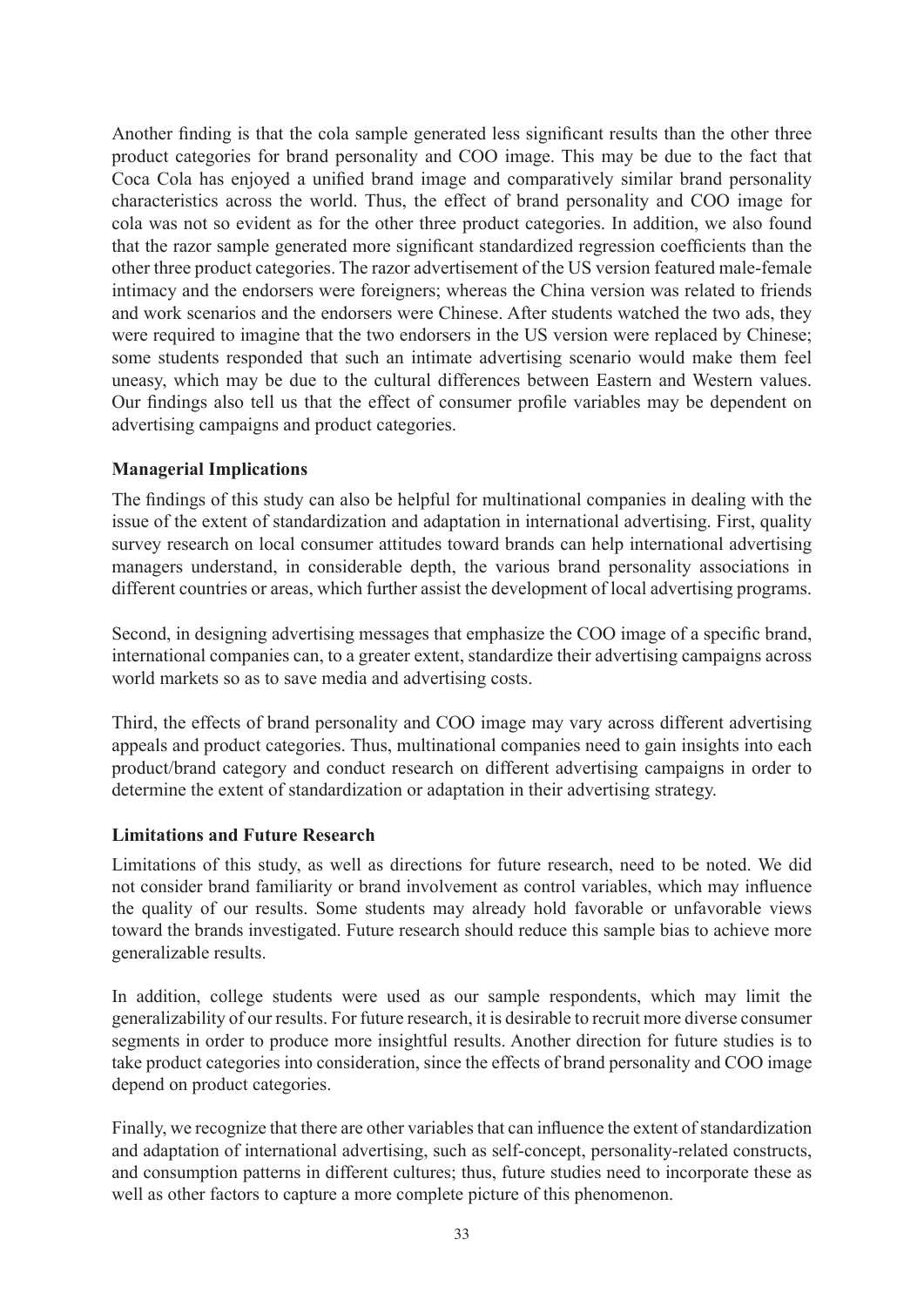#### **References**

- Aaker, J. L. (1997), "Dimensions of brand personality", *Journal of Marketing Research*, vol. 34 no. 3, pp. 347-56.
- Agrawal, M. (1995), "Review of a 40-Year debate in international advertising", *International Marketing Review*, vol. 12 no. 1, pp. 26-48.
- Ahmed, Z. U., Johnson, J. P., and Boon, L. C. (2004), "Does country-of-origin matter for lowinvolvement products", *International Marketing Review*, vol. 21 no. 1, pp. 102-20.
- Anderson, J. C. and Gerbing, D. W. (1988), "Structural equation modeling in practice: A review and recommended two-step approach", *Psychological Bulletin*, vol. 103 no. 3, pp. 411-23.
- Barich, H. and Philip, K. (1991), "A framework for image management", *Sloan Management Review*, vol. 32 no. 2, pp. 94-104.
- Belk, R. W., Bahn, K. D., and Mayer, R. N. (1982), "Developmental recognition of consumption symbolism", *Journal of Consumer Research*, vol. 9 no. 1, pp. 4-17.
- Biel, A. L. (1993), "Converting image into equity" in Aaker, D. A. and Biel, A. L. (Eds.), *Brand Equity and Advertising*, Lawrence Erlbaum Associates, Hillsdale.
- Bluemelhuber, C., Carter, L. L., and Lambe, C. J. (2007), "Extending the view of brand alliance effects", *International Marketing Review*, vol. 24 no. 4, pp. 427-43.
- Buzzell, R. D. (1968), "Can you standardize multinational marketing?" *Harvard Business Review*, vol. 46 no. 1, pp. 102-13.
- Fatt, A. C. (1967), "The danger of 'local' international advertising", *Journal of Marketing*, vol. 12 no. 1, pp. 60-2.
- Fournier, S. (1998), "Consumers and their brands: Developing relationship theory in consumer research", *Journal of Consumer Research*, vol. 24 no. 4, pp. 343-73.
- Ghoshal, S. (1987), "Global strategy: An organizing framework", *Strategic Management Journal*, vol. 8 no. 5, pp. 425-40.
- Han, M. C. (1989), "Country image: Halo or summary construct?" *Journal of Marketing Research*, vol. 26 no. 2, pp. 222-29.
- Hong, S. and Wyer, R. S. Jr. (1989), "Effects of country-of-origin and product-attribute information on product evaluation: An information processing perspective", *Journal of Consumer Research*, vol. 16 no. 3, pp. 175-87.
- Johansson, J. K., Douglas, S. P. and Nonaka, I. (1985), "Assessing the impact of country-of-origin on product evaluations: A new methodological perspective", *Journal of Marketing Research*, vol. 22 no. 4, pp. 388-96.
- Keller, K. L. (1993), "Conceptualizing, measuring and managing customer-based brand equity", *Journal of Marketing*, vol. 57 no. 2, pp. 1-22.
- Keller, K. L. (2003), *Strategic Brand Management* (2nd ed.), Pearson Education, Upper Saddle River.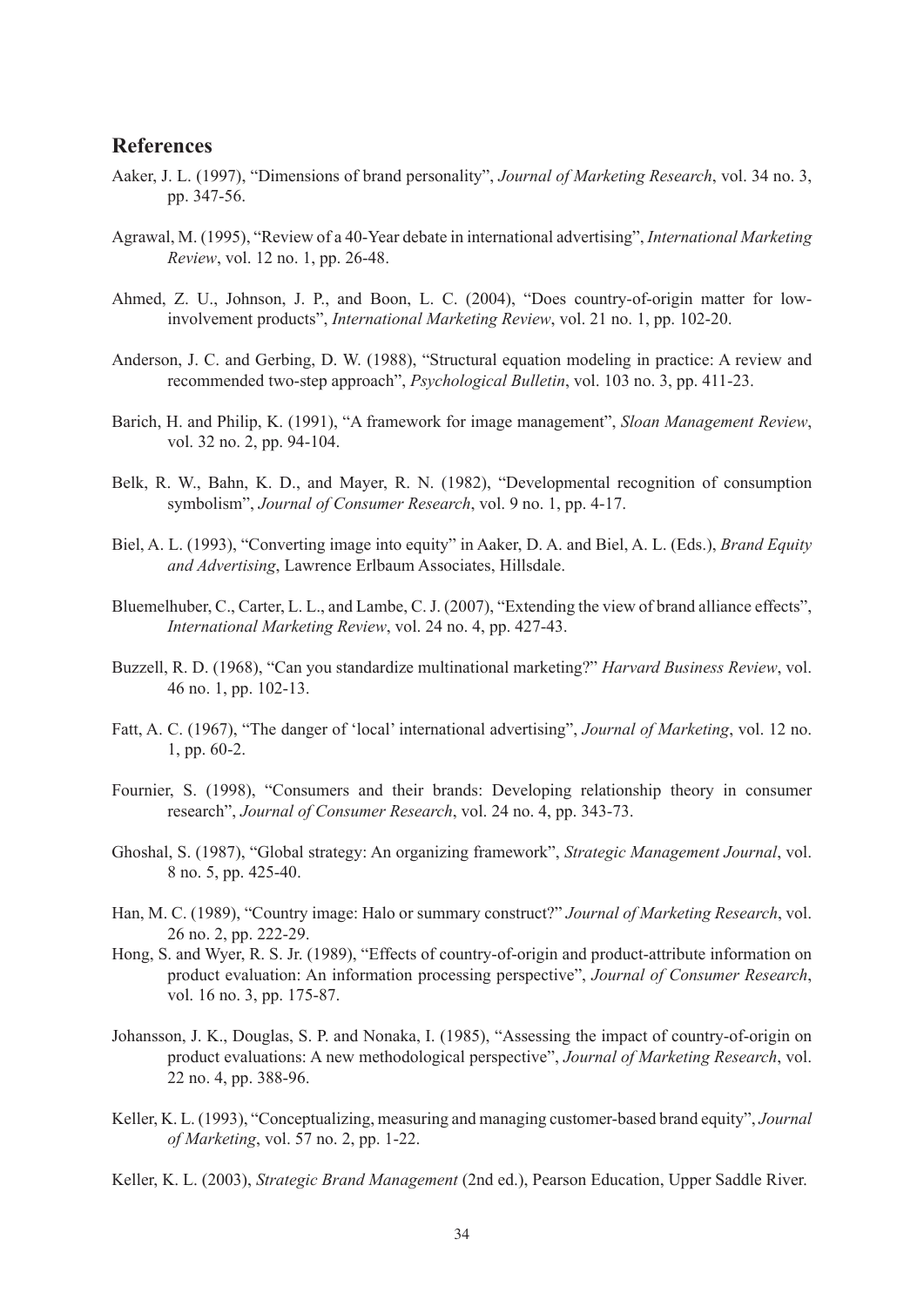- Killough, J. (1978), "Improved payoffs from transnational advertising", *Harvard Business Review*, vol. 56 no. 4, pp. 102-10.
- Kotler, P. (1986), "Global standardization: Courting danger", *Journal of Consumer Marketing*, vol. 3 no. 2, pp. 13-5.
- Levitt, T. (1983), "The globalization of markets", *Harvard Business Review*, vol. 61 no. 3, pp. 92-102.
- Lin, L. and Chen, C. (2006), "The influence of the country-of-origin image, product knowledge and product involvement on consumer purchase decisions: An empirical study of insurance and catering services in Taiwan", *Journal of Consumer Marketing*, vol. 23 no. 5, pp. 248-65.
- Melewar, T. C. and Vemmervik, C. (2004), "International advertising strategy: A review, reassessment and recommendation", *Management Decision*, vol. 42 no. 7, pp. 863-81.
- Miracle, G. E. (1968), "International advertising principles and strategies", *MSU Business Topics*, vol. 16 no. 3, pp. 29-36.
- Mueller, B. (1987), "Reflections of culture: An analysis of Japanese and American advertising appeals", *Journal of Advertising Research*, vol. 27 no. 3, pp. 51-9.
- Nagashima, A. (1970), "A comparison of Japanese and U.S. attitudes toward foreign products", *Journal of Marketing*, vol. 34 no. 1, pp. 68-74.
- Papadopoulos, N. and Heslop, L. (1993), *Product-Country Image: Impact and Role in International Marketing*, International Business Press, London.
- Papavassiliou, N. and Stathakopoulos, V. (1997), "Standardization versus adaptation of international advertising strategies: Towards a framework," *European Journal of Marketing*, vol. 31 no. 7, pp. 504-27.
- Pratt, E. E. (1956), "Building export sales-advertising," in *Modern International Commerce*, Allyn and Bacon, New York, NY.
- Roth, M. S. and Romeo, J. B. (1992), "Matching product category and country image perceptions: A framework for managing country-of-origin effects," *Journal of International Business Studies*, vol. 23 no. 3, pp. 477-97.
- Ryans, J. K., Jr (1969), "Is it too soon to put a tiger in every tank?" *Columbia Journal of World Business*, vol. 4 no. 2, pp. 69-75.
- Saeed, S. (1994), "Consumer evaluation of products in a global market", *Journal of International Business Studies*, vol. 25 no. 3, pp. 579-604.
- Schooler, R. D. (1965), "Product bias in the general American common market", *Journal of Marketing Research*, vol. 2 no. 2, pp. 394-97.
- Sirgy, M. J. (1982), "Self-concept in consumer behavior: A critical review", *Journal of Consumer Research*, vol. 9 no. 3, pp. 287-301.